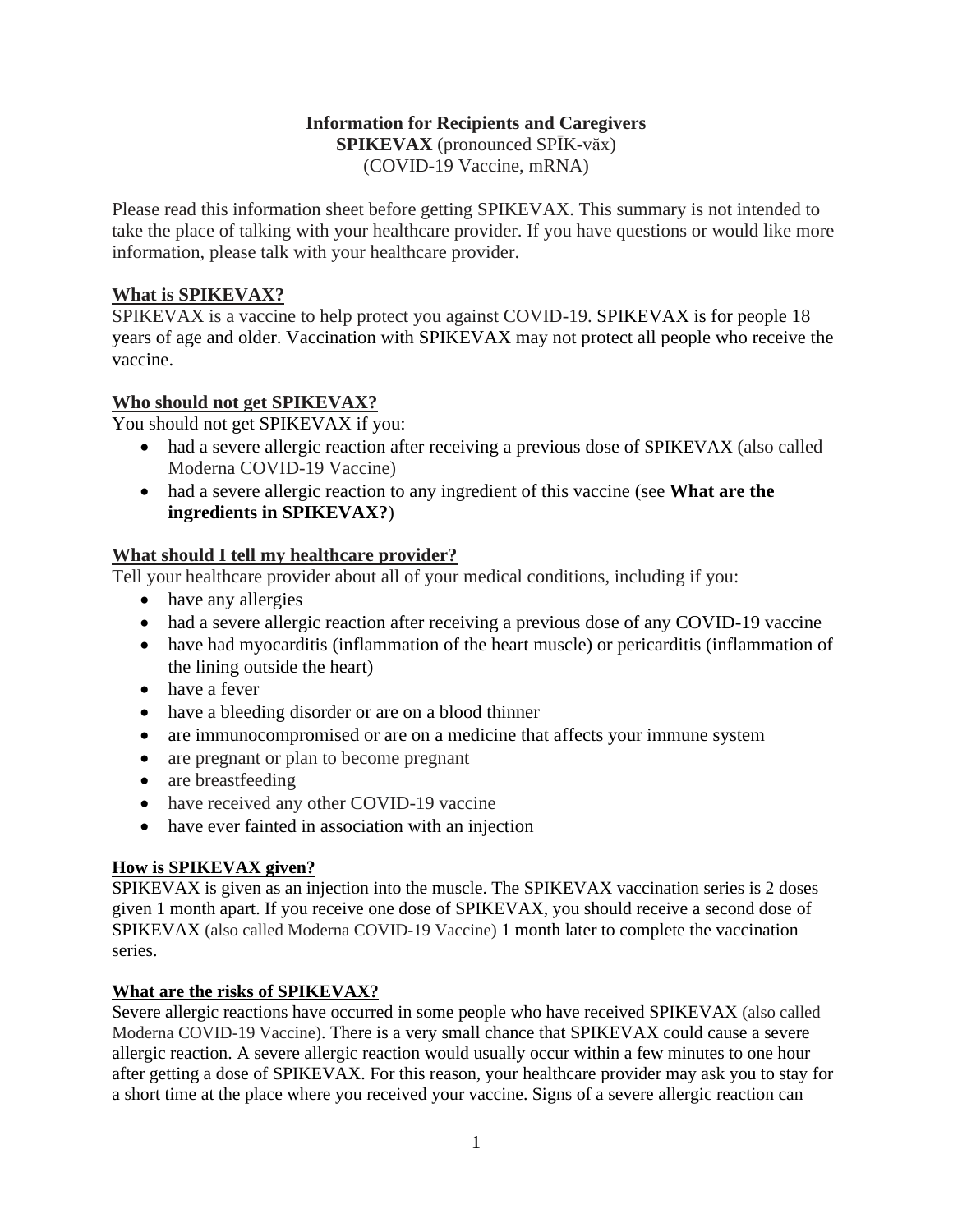include:

- Difficulty breathing
- Swelling of your face and throat
- A fast heartbeat
- A rash all over your body
- Dizziness and weakness

Myocarditis (inflammation of the heart muscle) and pericarditis (inflammation of the lining outside the heart) have occurred in some people who have received SPIKEVAX (also called Moderna COVID-19 Vaccine), more commonly in males under 40 years of age than among females and older males. In most of these people, symptoms began within a few days following receipt of the second dose of SPIKEVAX. The chance of this happening is very low. You should seek medical attention right away if you have any of the following symptoms after receiving SPIKEVAX:

- Chest pain
- Shortness of breath
- Feelings of having a fast-beating, fluttering, or pounding heart

Side effects that have been reported in clinical trials with SPIKEVAX include:

- Injection site reactions: pain, tenderness and swelling of the lymph nodes in the same arm of the injection, swelling (hardness), and redness
- General side effects: fatigue, headache, muscle pain, joint pain, chills, nausea and vomiting, and fever

These may not be all of the possible side effects of SPIKEVAX. Ask your healthcare provider about any side effects that concern you. You may report side effects to the Vaccine Adverse Event Reporting System (VAERS) at 1-800-822-7967 or [https://vaers.hhs.gov.](https://vaers.hhs.gov/)

### **What if I am pregnant or breastfeeding?**

If you are pregnant or breastfeeding, discuss your options with your healthcare provider.

A pregnancy exposure registry is available. You are encouraged to contact the registry as soon as you become aware of your pregnancy by calling 1-866-MODERNA (1-866-663-3762), or ask your healthcare provider to contact the registry for you.

### **What are the ingredients in SPIKEVAX?**

SPIKEVAX contains the following ingredients: messenger ribonucleic acid (mRNA), lipids (SM-102, polyethylene glycol [PEG] 2000 dimyristoyl glycerol [DMG], cholesterol, and 1,2 distearoyl-sn-glycero-3-phosphocholine [DSPC]), tromethamine, tromethamine hydrochloride, acetic acid, sodium acetate trihydrate, and sucrose.

SPIKEVAX does not contain SARS-CoV-2, the virus that causes COVID-19. SPIKEVAX cannot give you COVID-19.

SPIKEVAX does not contain preservatives.